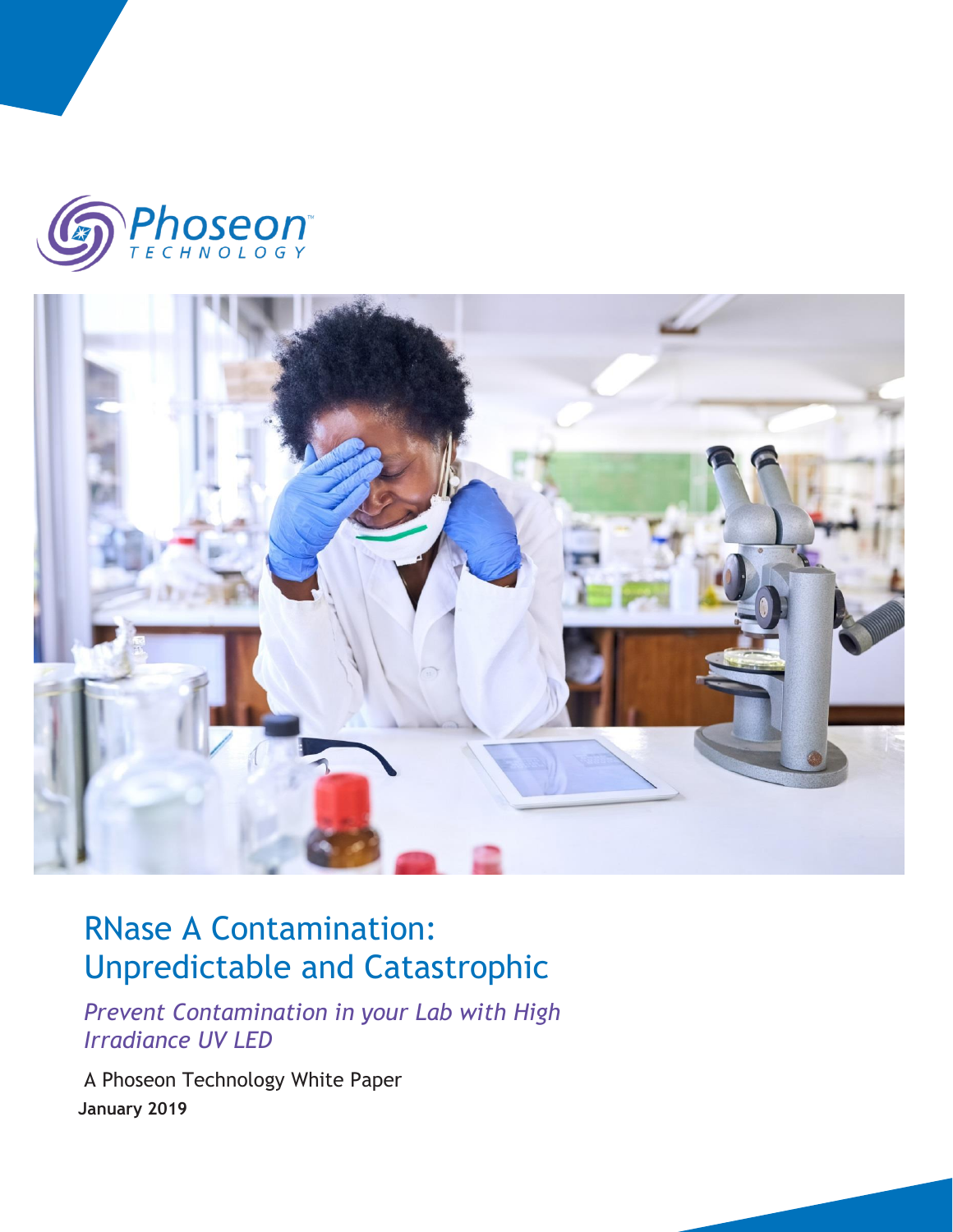

*RNases are an ongoing problem for experiments requiring full length RNA. Even trace amounts of RNase have a big impact on RNA sequencing.*

# Ribonuclease (RNase) Contamination: Unpredictable and Catastrophic

The single most important aspect of RNA protocols is isolating and maintaining full length, un-degraded RNA for analysis or use as a reaction substrate. Whether preparing total RNA libraries for NGS or looking at individual RNAs (iCLIP), un-degraded RNA is pivotal. Hindering these processes is RNase.

Degradation by nucleases such as RNase is a recurring laboratory handling issue which requires diverse cleaning methods that are both time-consuming and costly. Repeated cleaning not only leaves residues, another source of contamination, but can also affect the integrity of equipment (corroding metal and degrading plastics). It is also not always clear when these cleaning methods should be implemented.

Furthermore, repeated exposure to cleaning solutions or soaking may corrode metal or degrade plastic surfaces. How clean is clean enough? Clean enough occurs when you don't need to repeat lengthy protocols because of degraded RNA. Even trace amounts of RNase have a big impact on RNA sequencing, due to its catalytic action. Not clean leads to time and money loss.

This white paper makes the case for why UV LED technology deserves serious consideration by RNA sequencing labs for controlling ribonuclease. It describes Phoseon's findings related to LED light engines for the inactivation of RNases in a laboratory setting.

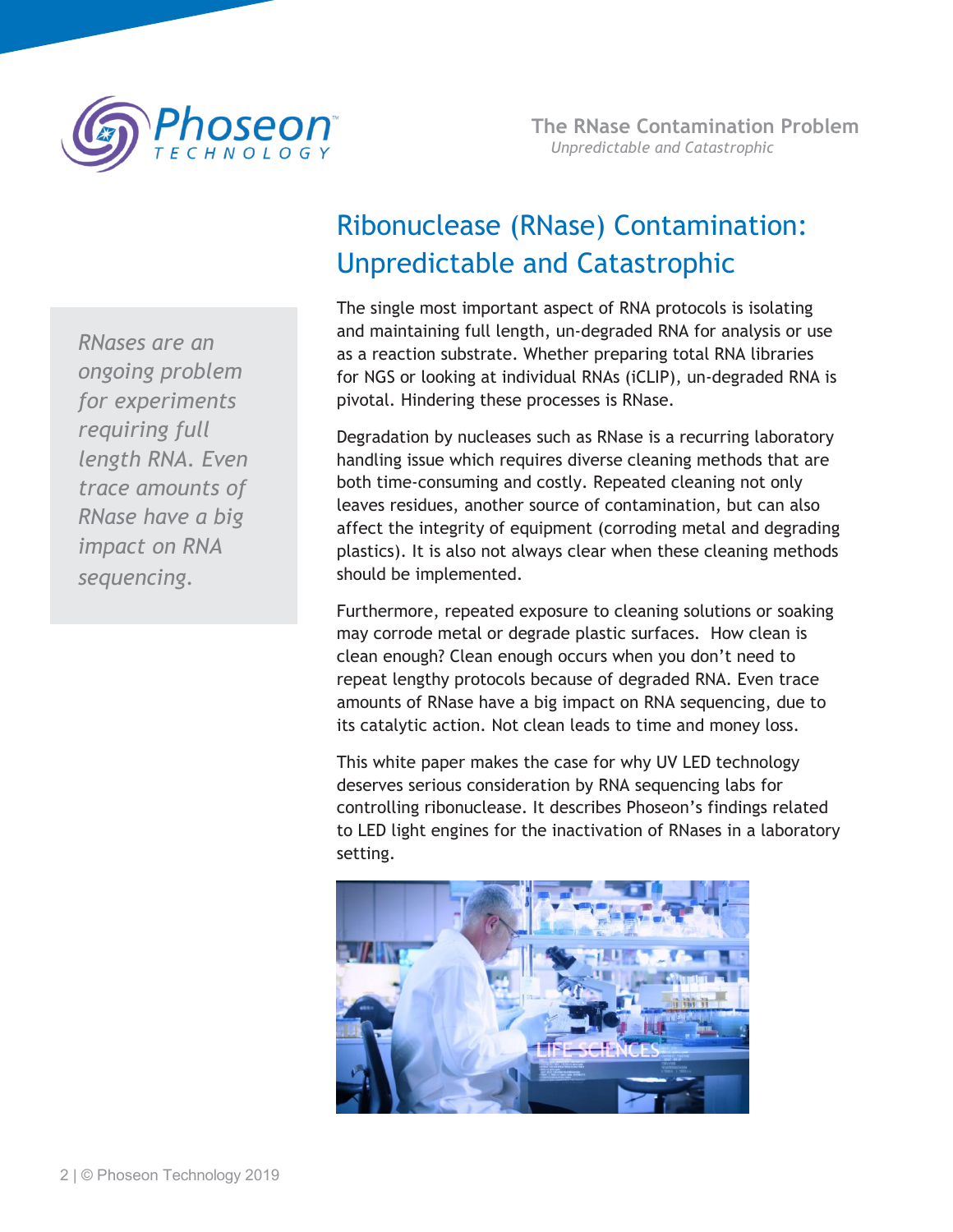

## Quantification of Ambient RNase A Contamination

RNA Institutional knowledge says the level of contamination is directly proportional to time. Thus one could wait a specified amount of time to clean surfaces or equipment. However, this approach does not address the seemingly random contamination that often plagues RNA-work, a particular concern when it comes to microplates.

The more time microplates spend removed from their sterile environment the greater the contamination. Unsurprisingly, we found that a microplate exposed to a business cubicle environment for 1.5 months showed higher levels of contamination overall then one exposed for just five minutes (figure 1A-B). But contamination is not only proportional to total time of exposure. It also occurs sporadically, resulting in unpredictable variations in contamination levels between individual wells of a microplate.

Figure 1A: Microplate in cubicle for 1.5 months 600 Relative Fluorescence Units (RFU) .<br>Poritive Control 500 Negative Control 400 Well B1 Well H2 300 Well G12 200 .<br>Well B12 100 Well B6 Well F4 Well E9 1 4 7 10 13 16 19 22 25 28 31 34 37 40 43 46 49 52 55 58 61 Well A10 **Reaction time (min)** Figure 1B: Microplate exposed for 5 minutes Relative Fluorescence Units (RFU) 800 700 Positive Control 600 Negative Control 500 Well B2 400 Vell C2 300 Well D2 200 Well E2 100 Well F2 1 4 7 10 13 16 19 22 25 28 31 34 37 40 43 46 49 52 55 58 61 **Reaction Time (min)** 

Figure 1: Long-term vs short-term ambient contamination exposure A flat-bottomed, black opaque microplate was exposed to an office cubicle environment for 1.5 months (a) and a second microplate was exposed to an office lunch-room environment for 5 minutes (b). Sample wells were suspended and fluoroimetrically assayed for RNase activity (RNase Alert IDT, Gemini XPS).

*Contamination occurs sporadically, resulting in unpredictable variations in contamination levels between individual wells of a microplate.*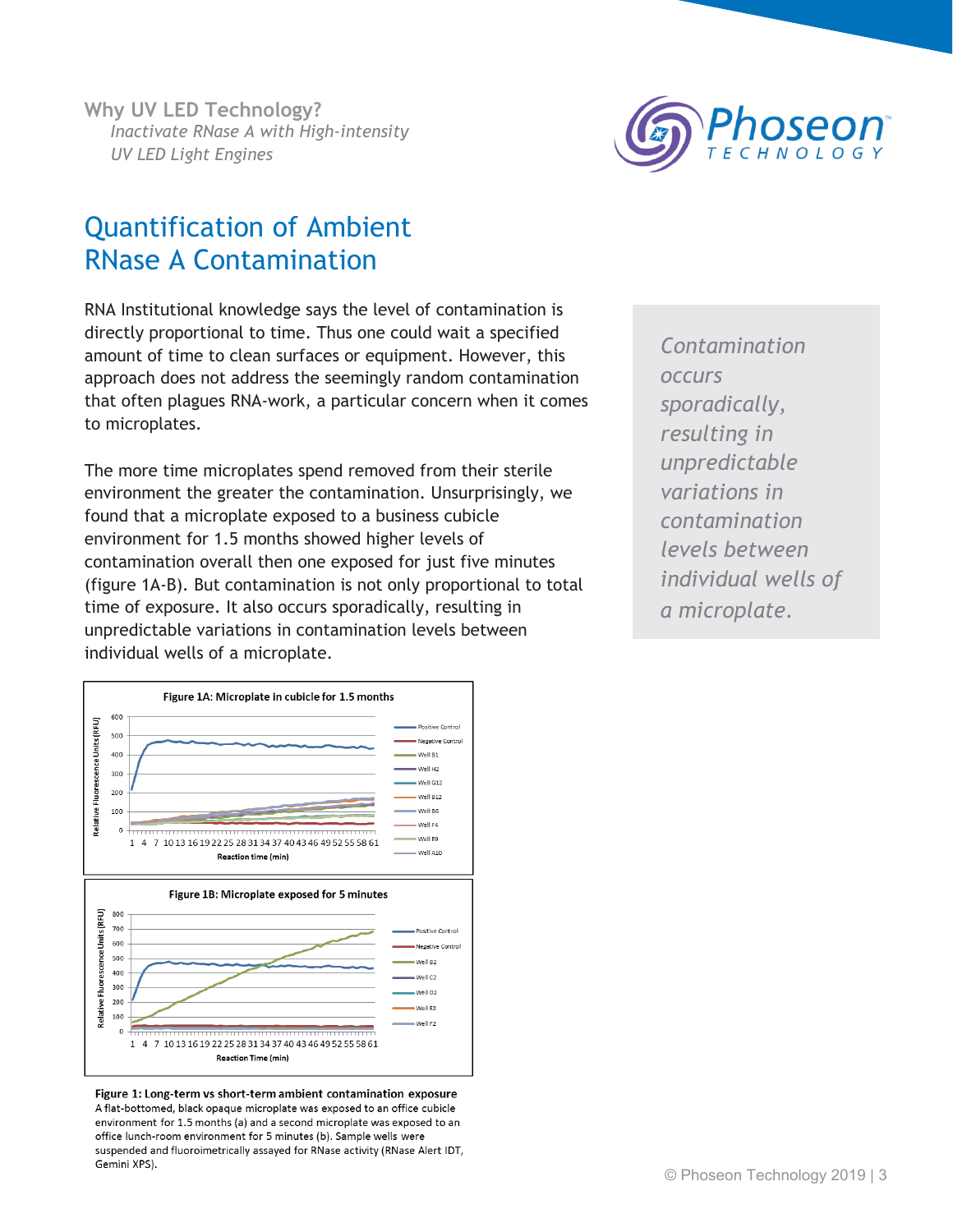

**The RNase Contamination Problem** *Unpredictable and Catastrophic*

*In our studies of RNase A inactivation with a high intensity UV LED scanning array, we found the burden RNase contamination can be significantly reduced.*

The microplate exposed to a lunchroom environment for five minutes showed one well with significant levels of contamination above the negative control while all other wells showed no significant contamination (figure 1B). This one well represents instantaneous contamination irrespective of the total time of exposure. Implying that simply limiting exposure to environmental RNase does not ensure your microplate is free of contamination. Up to this point laboratories doing RNA work have been forced to bear the weight of this random ambient contamination in their microplates, repeating lengthy protocols while hoping the contamination is not also repeated. In our studies of RNase A inactivation with a high intensity UV LED scanning array, we found the burden RNase contamination can be significantly reduced.

Working from previous knowledge that 275nm and 365nm sources work synergistically to speed RNase A inactivation (1), we used these wavelengths on Greiner Bio-One flat-bottomed black opaque microplates. Sample wells were first treated with 0.01u/mL of RNase A. We then used 1.4 W/cm ² of 275nm light and 700 mW/cm ² of 365nm light (figure 2C) on a scanning array to decontaminate the doped wells. Once efficacy was confirmed on Greiner plates, we began testing microplates of other materials, colors, and well shapes.

Each plate was first melt-tested to determine the intensity of UV light it could withstand. Some plate materials proved to be incompatible with the high-intensity UV at RNase inactivation wavelengths (figure 2B).

| <b>Figure 2A: Tapered Wells</b> |       |                                                                 | <b>Figure 2B: Round-Bottomed Wells</b> |              |                                                                           |
|---------------------------------|-------|-----------------------------------------------------------------|----------------------------------------|--------------|---------------------------------------------------------------------------|
| Plate material                  | Color | Wavelength and power                                            | <b>Plate material</b>                  | Color        | Wavelength and power                                                      |
| Polypropylene                   | White | 275nm - 1.0 W/cm <sup>2</sup><br>375nm - 900 mW/cm <sup>2</sup> | Polypropylene                          | White        | 275nm - 1.2 W/cm <sup>2</sup><br>375nm - 900 mW/cm <sup>2</sup>           |
| Polystyrene                     | White | $275nm - 1.0 W/cm^2$<br>375nm - 900 mW/cm <sup>2</sup>          |                                        | <b>Black</b> | 275nm - 1.2 W/cm <sup>2</sup><br>375nm - 900 mW/cm <sup>2</sup>           |
|                                 |       |                                                                 | Polystyrene                            | White        | $275$ nm - 1.4 W/cm <sup>2</sup>                                          |
|                                 |       |                                                                 |                                        | Black        | 275nm - 1.4 W/cm <sup>2</sup>                                             |
| PET                             | White | 275nm - 1.0 W/cm <sup>2</sup><br>375nm - 900 mW/cm <sup>2</sup> | Polyvinyl<br><b>Chloride (PVC)</b>     | Clear        | *plate was deformed when<br>exposed to any amount of<br>275 of 375 light. |
|                                 | Black | 275nm - 1.0 W/cm <sup>2</sup><br>375nm - 900 mW/cm <sup>2</sup> | <b>Figure 2C: Flat-Bottomed Wells</b>  |              |                                                                           |
|                                 |       |                                                                 | <b>Plate material</b>                  | Color        | Wavelength and power                                                      |
| Polycarbonate/<br>polypropylene | Clear | 275nm - 1.0 W/cm <sup>2</sup><br>375nm - 900 mW/cm <sup>2</sup> | Polypropylene                          | Black        | 275nm - 1.4 W/cm <sup>2</sup><br>375nm - 700 mW/cm <sup>2</sup>           |

Microplates with different well shapes, material type and color were tested for the lowest intensity of 275nm alone or 275nm and 365nm light necessary to achieve total inactivation of 0.01u/mL of RNaseA contamination. Light source was a scanning UV LED array with each scan lasting under five minutes. A: microplates with tapered wells

B: microplates with round-bottomed wells C: microplate with flat-bottomed wells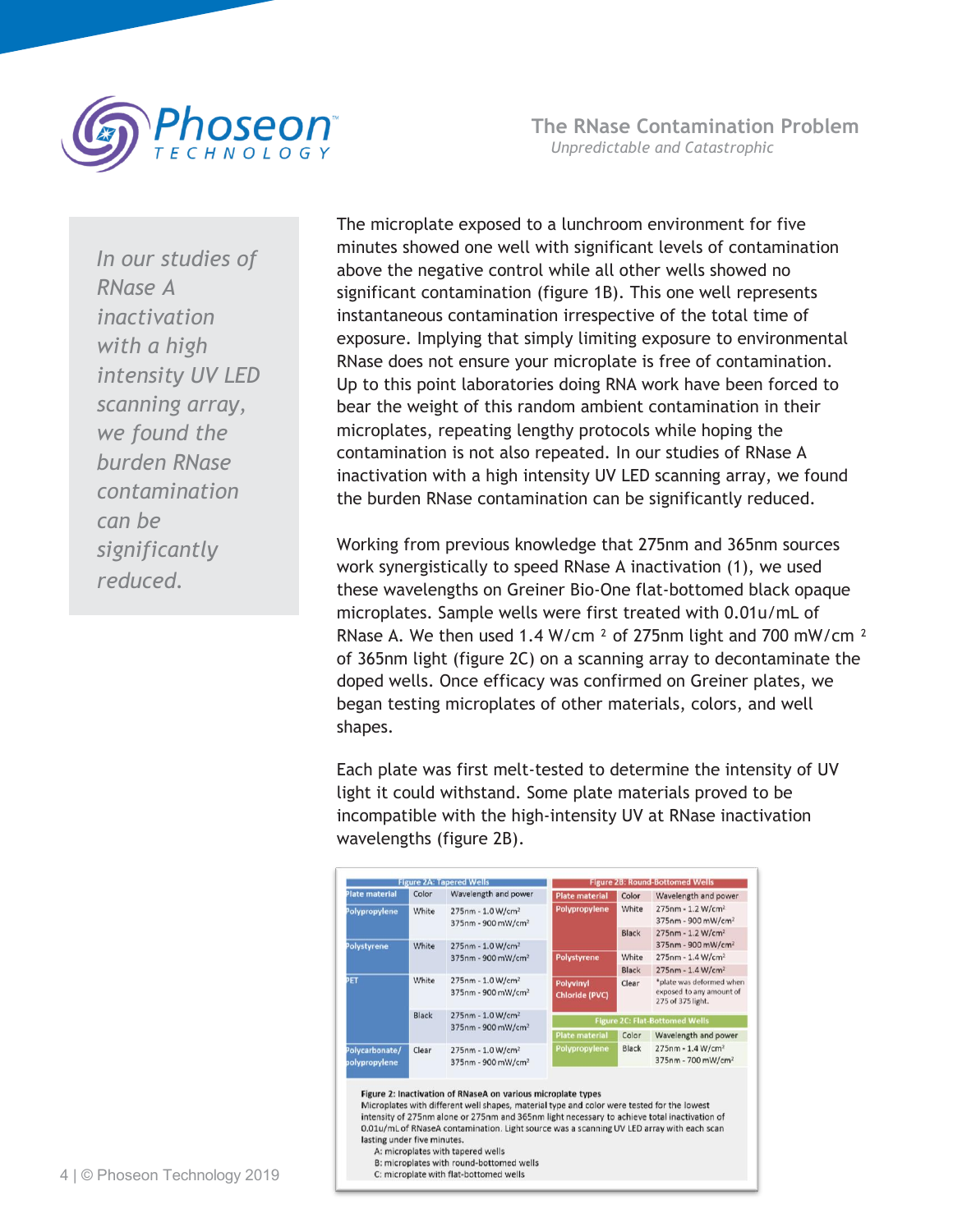

We then determined the minimum intensity of light necessary to successfully inactivate RNase A in each plate type. Figure 2 outlines the various kinds of plates that were tested and what levels of UV were necessary.

With a high-intensity, scanning UV LED array we effectively decontaminated the most common microplate types in less than five minutes. This protocol does not leave any residue as chemicals and sprays often do. Furthermore, by implementing this protocol prior to every run, the integrity of your RNA library or sequence is secure.

*intensity, scanning With a highintensity, scanning effectively UV LED array we decontaminated effectively the most common decontaminated microplate types the most common in less than five microplate types minutes. in less than five minutes.*



*KeyPro™ KP100 Decontamination System*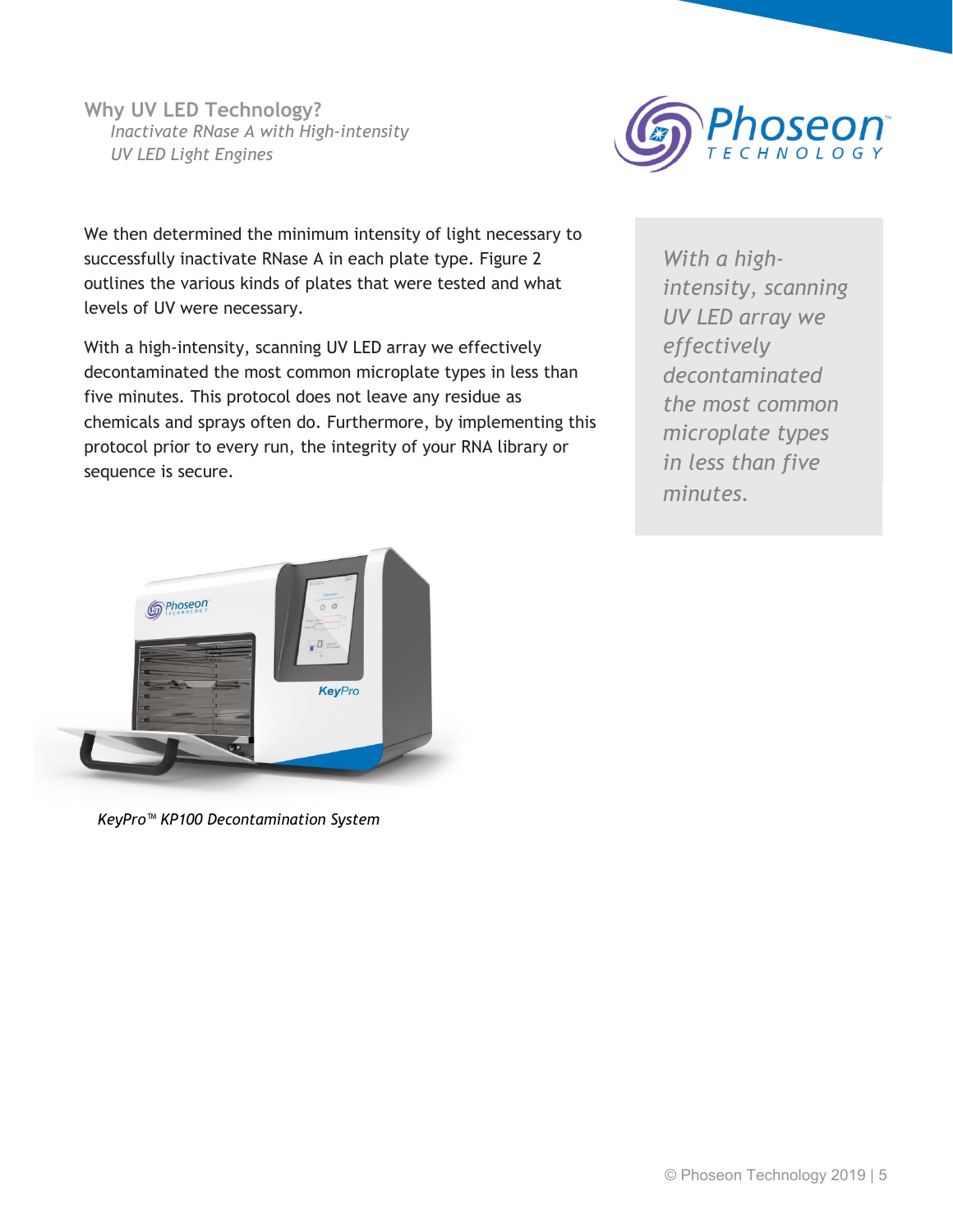

*High-intensity UV light has been shown to rapidly, effectively, irreversibly inactivate RNase.*

# High-intensity LED Light Engines Effectively Inactivate RNase A

Working with RNA can be intimidating. Environmental RNase contamination sources include microbial contamination from room air as well as RNases from human skin, hair, or saliva. RNase inactivation methods range from DEPC treatment followed by autoclaving to more involved methods such as: chemical decontamination of surfaces, baking glassware, rinsing equipment in RNase-free water after chemical treatment, and frequent glove changes - all while continually using freshly opened disposables. Such cleaning methods can be costly in terms of money but more importantly they are time consuming, slowing research throughput and likely leading to erroneous results. Now there is a better solution.

Phoseon Technology is the first to develop a UV LED system that surpasses 2.5 W/cm², significantly higher than the levels reached by other technologies in the market. This high-intensity UV light has been shown to rapidly, effectively, irreversibly inactivate RNase. This milestone development provides scientists, researchers and equipment manufacturers the capability to rapidly and reliably control RNase contamination.

*RNA Protocols that benefit from UV inactivation of RNase:*

- *1) Ultra-low input and Single-cell RNA sequencing*
- *2) Ribosome profiling*
- *3) RNA Exome Capture sequencing*
- *4) Targeted RNA sequencing*
- *5) Small RNA sequencing*
- *6) Total RNA sequencing*
- *7) mRNA sequencing*
- *8) CRAC (Crosslinking And cDNA analysis)*
- *9) iCLIP (individual-nucleotide resolution Cross-Linking and ImmunoPrecipitation)*
- *10) NGS of RNAs*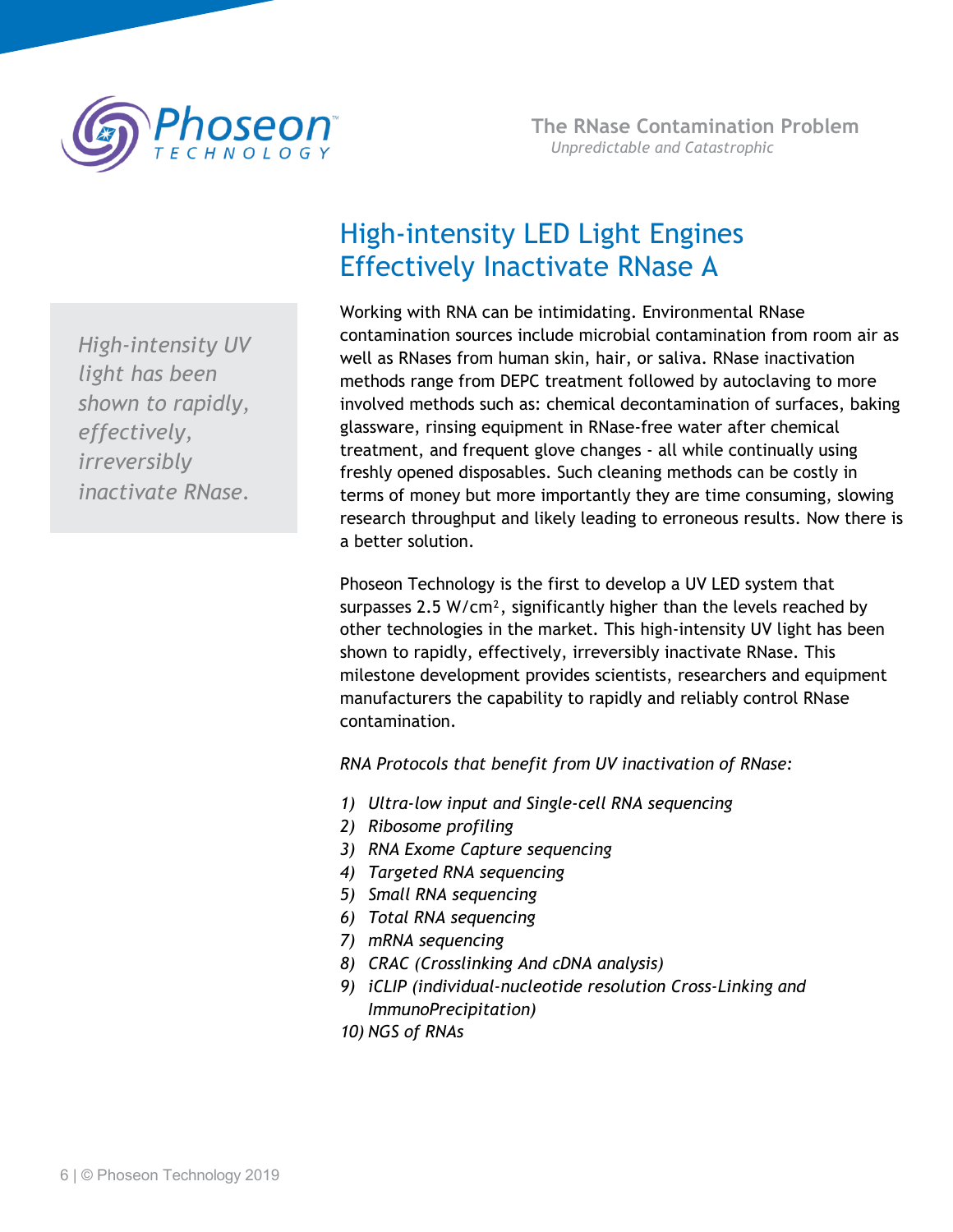

# **Conclusion**

- Specific wavelengths, and wavelength combinations, of UV LED irreversibly inactivate RNase A when used at a sufficiently high irradiance.
- The high irradiance necessary for RNase A inactivation is made possible by Phoseon's SLM technology.
- Wavelengths of 275 nm and 365 nm interact synergistically resulting in faster inactivation, at lower irradiances, than is achievable with either wavelength alone.
- UV LED inactivation of RNase A is much faster than conventional methods and does not leave any chemical residue on surfaces.

In short, RNases are an on-going problem for experiments requiring full length RNA. Application of UV LED technology can benefit researchers through improved reliability of starting materials, shorter time required for preparation and inactivation of RNases, all while protecting valuable RNA samples from degradation and chemical contamination.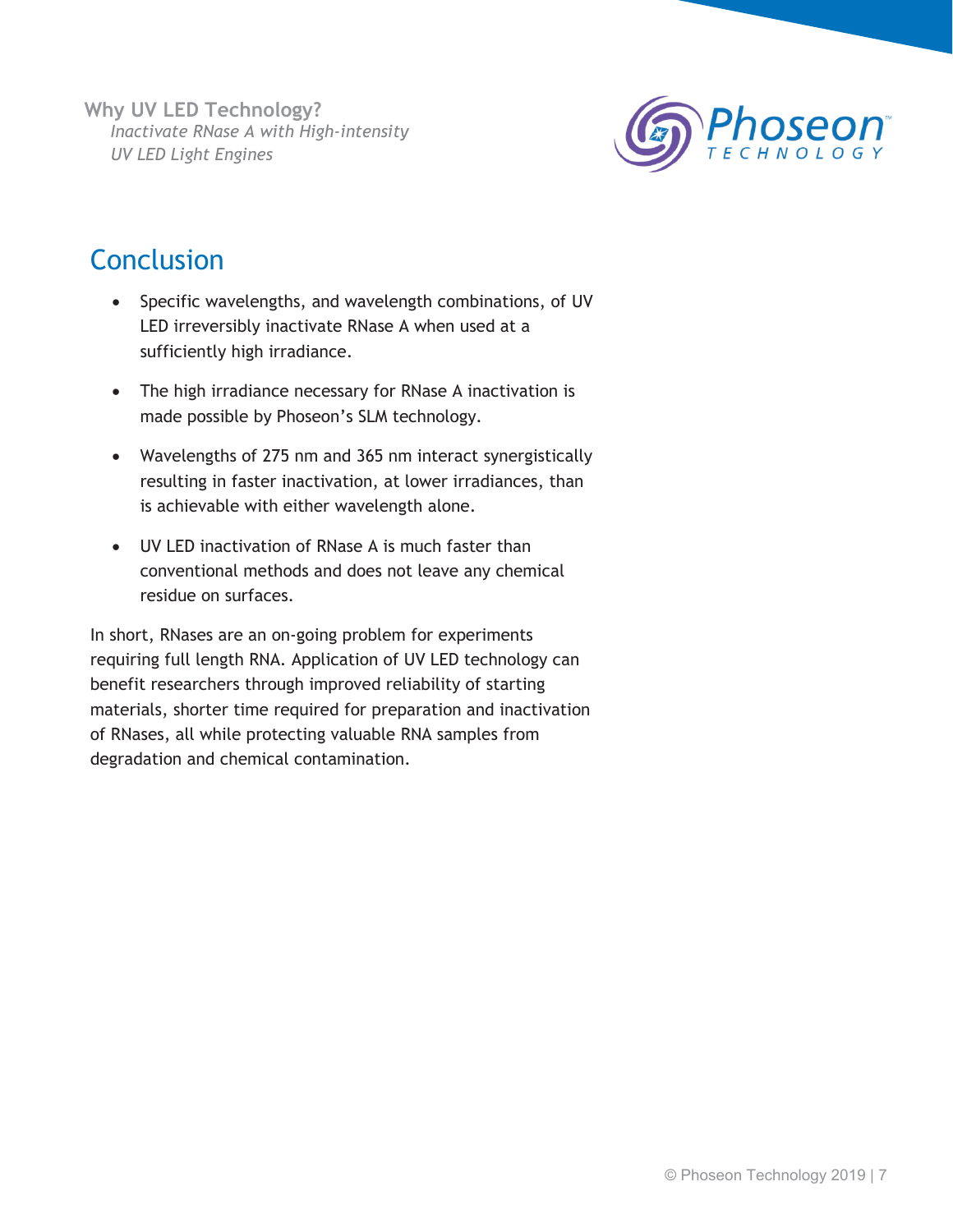

### Author

**Theresa Thompson,** PhD Application Scientist, Phoseon Technology

**For more information about Phoseon Technology products and services, please contact:**

Theresa Thompson, [theresa.thompson@phoseon.com](mailto:theresa.thompson@phoseon.com)

# References

1. Irreversible inactivation of RNase A on a surface by UV LED; Thompson T, Eliason G, Pasquantonio J; American Society of Human Genetics Scientific Sessions 2017 (poster)

2. Rapid inactivation of RNase A by high irradiance UV LEDs; Thompson T, Eliason G, Pasquantonio J; American Society of Cell Biology/European Molecular Biology Organization Scientific Sessions 2017 (poster)

3. The Importance of RNase Inactivation in RNA Sequencing Labs; Thompson T, Taggard K, Pasquantonio J; Whitepaper

4. Avoiding Ribonuclease Contamination Tools and Guidelines; Biolabs Website

5. Avoiding RNase contamination; Wikipedia

6. Is DEPC treatment of glassware and plasticware necessary for RNA extraction?; ResearchGate